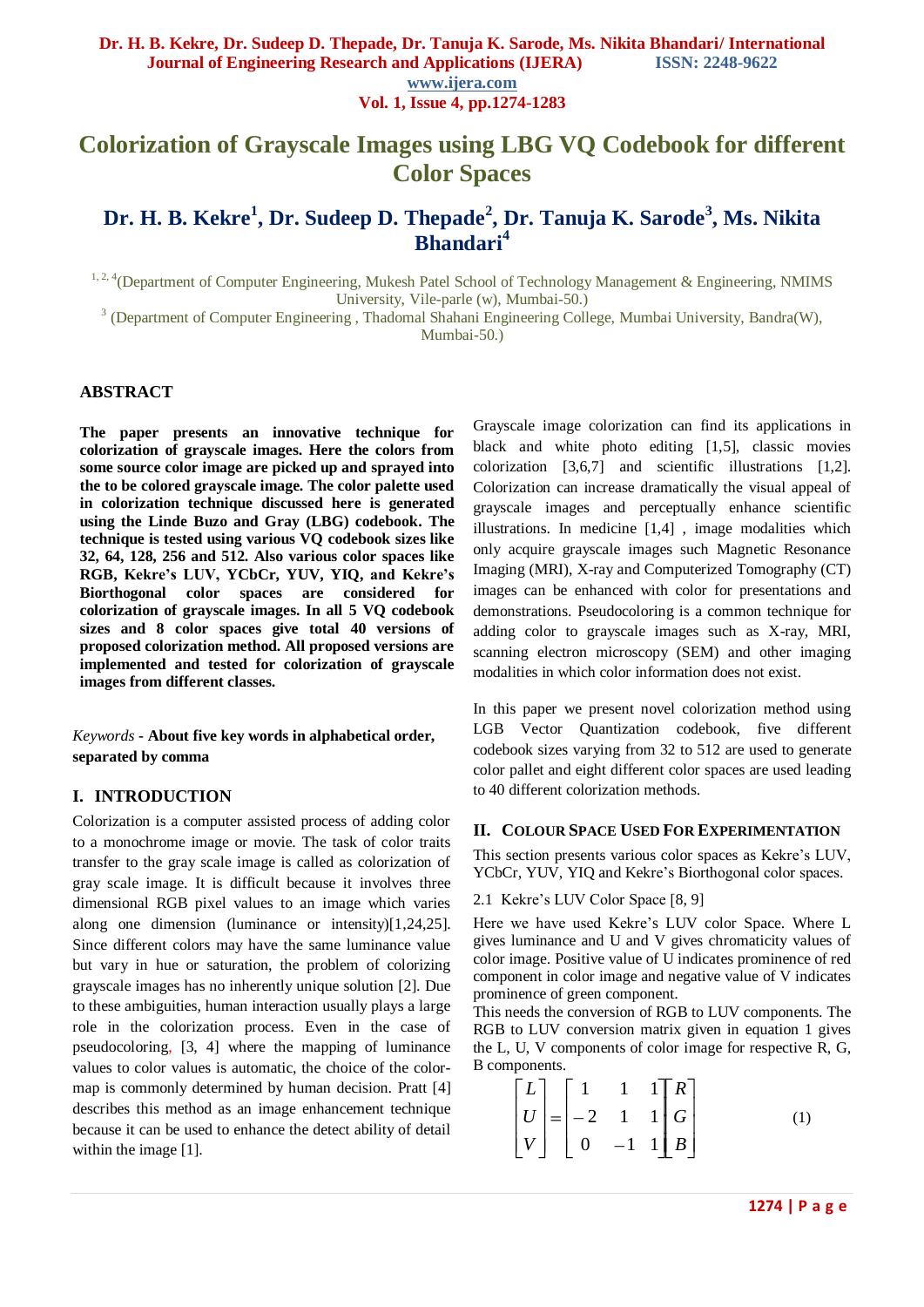**www.ijera.com Vol. 1, Issue 4, pp.1274-1283**

The LUV to RGB conversion matrix given in equation 2 gives the R, G, B components of color image for respective L, U, V components.

$$
\begin{bmatrix} R \\ G \\ B \end{bmatrix} = \begin{bmatrix} 1 & -2 & 0 \\ 1 & 1 & -1 \\ 1 & 1 & 1 \end{bmatrix} \begin{bmatrix} L/3 \\ U/6 \\ V/2 \end{bmatrix}
$$
 (2)

#### 2.2 YCbCr Color Space[10,21]

Here we have used YCbCr color Space. Where Y gives luminance and Cb and Cr gives chromaticity values of color image. To get YCbCr components we need the conversion of RGB to YCbCr components. The RGB to YCbCr conversion matrix given in equation 3 gives the Y, Cb, Cr components of color image for respective R, G, B components.

$$
\begin{bmatrix} Y \\ Cb \\ Cr \end{bmatrix} = \begin{bmatrix} 0.2989 & 1 & 0.1145 \\ 0.1688 & 0.3312 & 0.5000 \\ 0.5000 & 0.4184 & 0.0816 \end{bmatrix} \begin{bmatrix} R \\ G \\ B \end{bmatrix}
$$
(3)

The YCbCr to RGB conversion matrix given in equation 4 gives the R, G, B components of color image for respective Y, Cb, Cr components.

$$
\begin{bmatrix} R \\ G \\ B \end{bmatrix} = \begin{bmatrix} 1 & 0.0010 & 1.4020 \\ 1 & 0.3441 & 0.7140 \\ 1 & 1.7718 & 0.0010 \end{bmatrix} \begin{bmatrix} Y \\ Cb \\ Cr \end{bmatrix}
$$
 (4)

#### 2.3 YUV Color Space [11]

Here we have used YUV color Space. The YUV model defines a color space in terms of one luminance (brightness) and two chrominance (color) components. The YUV color model is used in the PAL, NTSC, and SECAM composite color video standards. Previous black-and-white systems used only luminance (Y) information and color information (U and V) was added so that a black-and-white receiver would still be able to display a color picture as a normal black and white pictures. YUV models human perception of color in a different way than the standard RGB model used in computer graphics hardware. The human eye has fairly little color sensitivity: the accuracy of the brightness information of the luminance channel has far more impact on the image discerned than that of the other two. The RGB to YUV conversion matrix given in equation 5 gives the Y, U, V components of color image for respective R, G, B components.

$$
\begin{bmatrix} Y \\ U \\ V \end{bmatrix} = \begin{bmatrix} 0.299 & 0.587 & 0.144 \\ 0.14713 & 0.22472 & 0.436 \\ 0.615 & 0.51498 & 0.10001 \end{bmatrix} \begin{bmatrix} R \\ G \\ B \end{bmatrix}
$$
 (5)

The YUV to RGB conversion matrix given in equation 6 gives the R, G, B components of color image for respective Y, U, V components.

$$
\begin{bmatrix} R \\ G \\ B \end{bmatrix} = \begin{bmatrix} 0.7492 & 0.50901 & 1.1398 \\ 1.0836 & 0.22472 & -0.5876 \\ 0.97086 & 1.9729 & 0.000015 \end{bmatrix} \begin{bmatrix} Y \\ U \\ V \end{bmatrix}
$$
 (6)

#### 2.4 YIQ Color Space [11]

The YIQ color space is derived from YUV color space and is optionally used by the NTSC composite color video standard. The "Y" stands for in phase and "Q" for quadrature, which is the modulation method used to transmit the color information. The inter-conversion equations for YIQ to RGB color space are given as per the equations 7 and 8.

$$
\begin{bmatrix} Y \ I \ Q \end{bmatrix} = \begin{bmatrix} 0.299 & 0.587 & 0.144 \ 0.14713 & 0.22472 & 0.436 \ 0.615 & 0.51498 & 0.10001 \end{bmatrix} \begin{bmatrix} R \ G \ B \end{bmatrix}
$$
(7)  

$$
\begin{bmatrix} R \ G \ B \end{bmatrix} = \begin{bmatrix} 1 & 0.9563 & 0.6210 \ 1 & -0.2721 & 0.6474 \ 1 & -1.107 & 1.7046 \end{bmatrix} \begin{bmatrix} Y \ I \ Q \end{bmatrix}
$$
(8)

#### 2.5 Kekre"s Biorthogonal Color Spaces:

Novel Kekre"s Biorhogonal color spaces have been introduced in [11].

#### 2.5.1 Kekre"s Biorthogonal Red color space(YCrgCrb):

To get YCrgCrb components we need the conversion of RGB to YCrgCrb components. The RGB to YCrgCrb conversion matrix given in equation (9) gives the Y, Crg, Crb components of color image for respective R, G, B components.

$$
\begin{bmatrix} Y \\ Crg \\ Crb \end{bmatrix} = \begin{bmatrix} 1 & 1 & 1 \\ 1 & -1 & 0 \\ 1 & 0 & -1 \end{bmatrix} \begin{bmatrix} R \\ G \\ B \end{bmatrix}
$$
 (9)

The YCrgCrb to RGB conversion matrix given in equation (10) gives the R, G, B components of color image for respective Y, Crg, Crb components.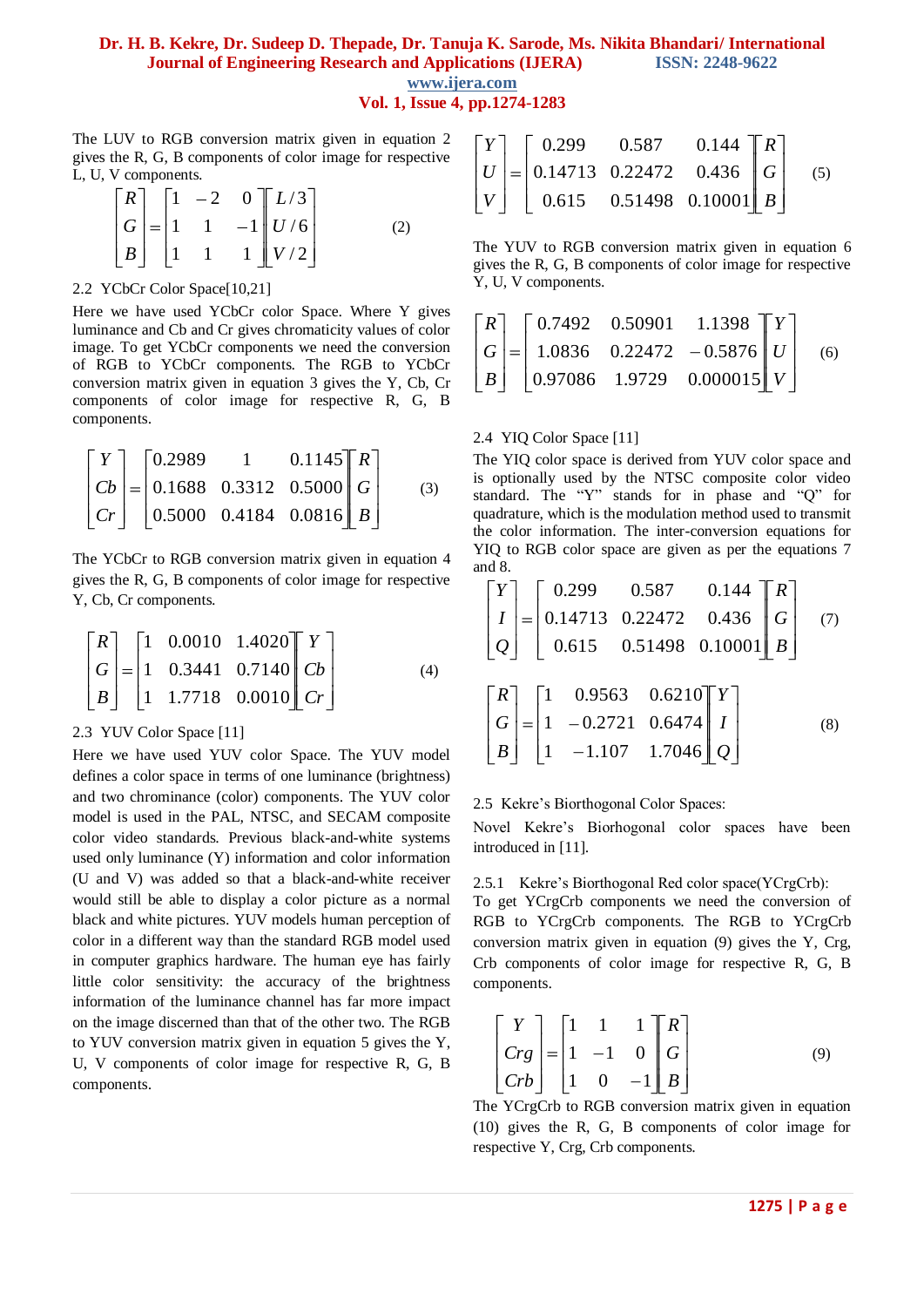**Vol. 1, Issue 4, pp.1274-1283**

$$
\begin{bmatrix} R \\ G \\ B \end{bmatrix} = \frac{1}{3} \begin{bmatrix} 1 & 1 & 1 \\ 1 & -2 & 1 \\ 1 & 1 & -2 \end{bmatrix} \begin{bmatrix} Y \\ Crg \\ Crb \end{bmatrix}
$$
 (10)

## 2.5.2 Kekre"s Biorthogonal Green color space(YCgrCgb): To get YCrgCrb components we need the conversion of RGB to YCgrCgb components. The RGB to YCgrCgb conversion matrix given in equation (11) gives the Y,Cgr,Cgb components of color image for respective R, G, B components.

$$
\begin{bmatrix} Y \\ Cgr \\ Cbg \end{bmatrix} = \begin{bmatrix} 1 & 1 & 1 \\ 1 & -1 & 0 \\ 0 & 1 & -1 \end{bmatrix} \begin{bmatrix} R \\ G \\ B \end{bmatrix}
$$
 (11)

The YCgrCgb to RGB conversion matrix given in equation (12) gives the R, G, B components of color image for respective Y,Cgr,Cgb components.

$$
\begin{bmatrix} R \\ G \\ B \end{bmatrix} = \frac{1}{3} \begin{bmatrix} 1 & 2 & 1 \\ 1 & -1 & 1 \\ 1 & -1 & -2 \end{bmatrix} \begin{bmatrix} Y \\ Cgr \\ Cgb \end{bmatrix}
$$
 (12)

# 2.5.3 Kekre"s Biorthogonal Blue color space(YCbgCbr):

To get YCbgCbr components we need the conversion of RGB to YCbgCbr components. The RGB to YCbgCbr conversion matrix given in equation (13) gives the Y,Cbg,Cbr components of color image for respective R, G, B components.

$$
\begin{bmatrix} Y \\ Cbg \\ Cbr \end{bmatrix} = \begin{bmatrix} 1 & 1 & 1 \\ 0 & 1 & -1 \\ 1 & 0 & -1 \end{bmatrix} \begin{bmatrix} R \\ G \\ B \end{bmatrix}
$$
 (13)

The YCbgCbr to RGB conversion matrix given in equation (14) gives the R, G, B components of color image for respective Y,Cbg,Cbr components.

$$
\begin{bmatrix} R \\ G \\ B \end{bmatrix} = \frac{1}{3} \begin{bmatrix} 1 & 1 & 2 \\ 1 & 1 & -1 \\ 1 & -2 & 1 \end{bmatrix} \begin{bmatrix} Y \\ Cbg \\ Cbr \end{bmatrix}
$$
 (14)

### **3 VECTOR QUANTIZATION**

Vector Quantization[12] is basically a clustering algorithm. Given image is divided into non overlapping group of pixels using appropriate window size. Then group is represented by a vector. Thus the image is converted into collection of vectors. Vectors of similar properties are grouped together to form a cluster. Each cluster will have a different textural property represented by the respective code vector representing the cluster. VQ [13, 14, 15, 16] can be defined as the mapping function that maps k-dimensional vector space to the finite set  $CB = \{ C1, C2, C3, \ldots, CN \}$ . The set CB is called codebook consisting of N number of codevectors and each codevector  $Ci = \{ci1, ci2, ci3, \ldots\}$ cik} is of dimension k. The key to VQ is the good codebook. Codebook can be generated in spatial domain by clustering algorithms. In encoding phase image is divided into non overlapping blocks and each block then is converted to the training vector  $Xi = (x_i 1, x_i 2, \ldots, x_i k)$ . The codebook is then searched for the nearest codevector Cmin by computing squared Euclidian distance between vector Xi or by calculating mean square error(MSE) and all the codevectors of the codebook CB. It is obvious that if the codebook size is decreased the search time will also decrease, at the cost of increased distortion and decreased accuracy. Vector quantization is used in many applications like gray image colorization, image segmentation[17], information hiding, face recognition[18], CBIR[19, 20] etc.

Linde-Buzo-Gray (LBG) Algorithm [22], [23]

LBG is standard VQ codebook generation algorithm. In this algorithm centroid is computed as the first codevector for the training set. In Fig. 1 two vectors v1  $\&$  v2 are generated by adding constant error to the codevector. Euclidean distances of all the training vectors are computed with vectors v1 & v2 and two clusters are formed based on nearest of v1 or v2. This procedure is repeated for every cluster. The drawback of this algorithm is that the cluster elongation is +135o to horizontal axis in two dimensional cases. This results in inefficient clustering.



Figure 1: LBG for 2-dimentional case

#### **4 PROPOSED COLORIZATION**

For the colorization of grayscale image initially user needs to find the reference source color image. Then one can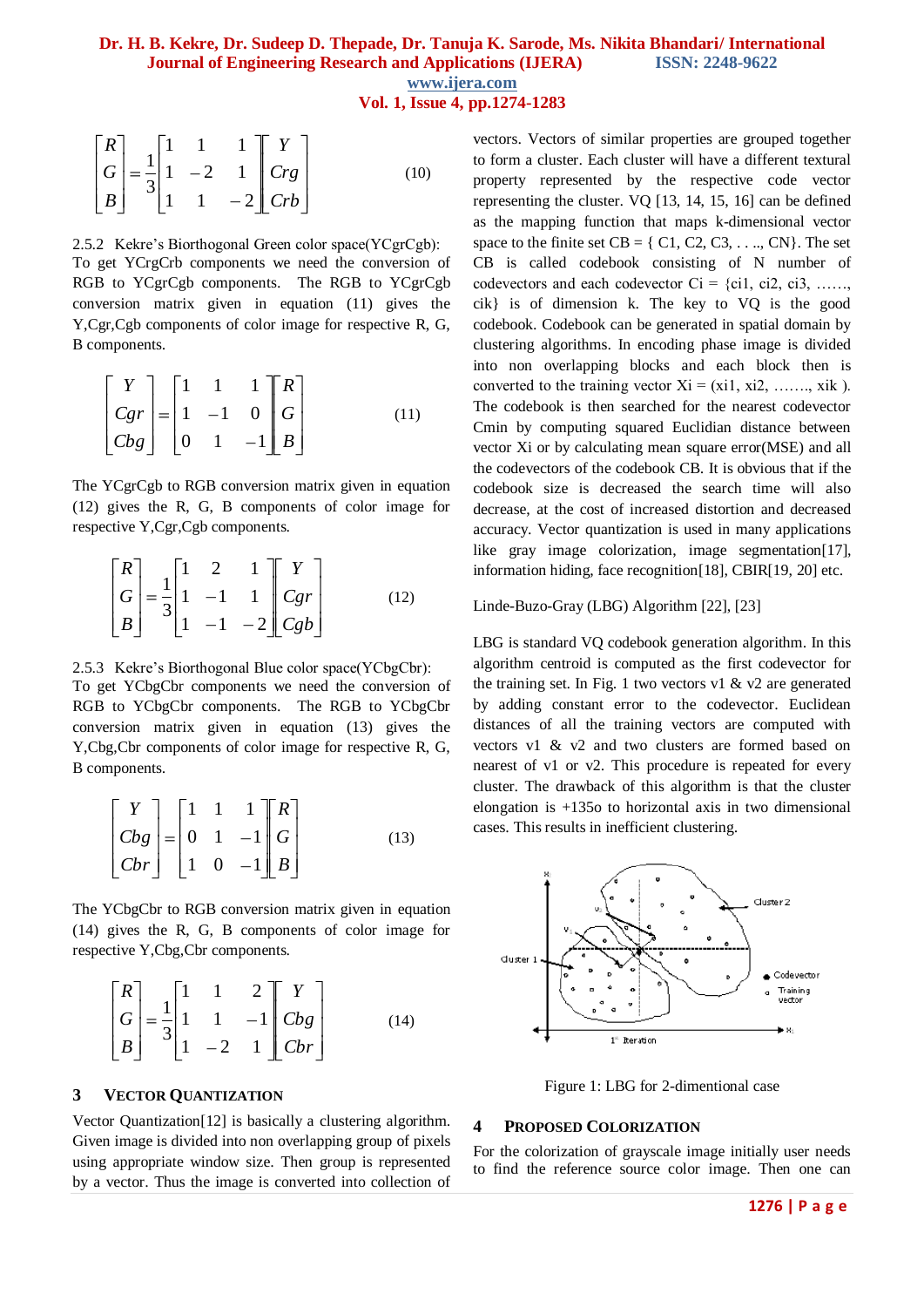**Vol. 1, Issue 4, pp.1274-1283**

follow the steps given below to color the target grayscale image. Here the very first step is to transfer RGB components of source color image into respective color components of the color space considered. Then the resulting color components are considered for color palette generation.

Let "DEF" be the one of the color space out of the eight color discussed in the previous section considered for color traits transfer.

Here component D will be weighted average of R, G and B values, while E and F will be indicating the dominance of either of the color components from G and B. The color traits transfer algorithm mainly has three steps as given below.

#### **a. Generate Codebook using source image**

The colored source image is converted from RGB to DEF color space. The source image is then divided into the pixel windows of size 2x2. Every window is represented as array of GR, D, E and F values of inclusive pixels where GR is the gray value of the each pixel taken in 2x2 window. This training set is called color palette. After applying the VQ codebook generation algorithm to this color palette we get codebook of required size. The generated codebook is used to squirt colors in target grayscale image.

#### **b. Search the respective matches for gray scale pixels in the color palette**

The target grayscale image is also divided into the pixel windows of same size 2x2. Every window is represented as array of grayscale intensity values of inclusive pixels. For every row of grayscale intensity values the best match is searched from the color palette using Mean Squared Error (MSE). Here the MSE value is computed of grayscale target pixel window in color palette from first record to last record. Wherever the MSE value is lowest that is considered to be best match and is chosen to squirt colors in target 2x2 gray window.

#### **c. Transfer the colors from best found palette match to grayscale pixel**

The D, E, F component values from best match palette entry are copied to the target image array as respective pixels D, E, F component values. All these D, E and F intensity values are then transferred back to D, E and F planes of target image at respective pixel window positions. Using DEF to RGB transformation matrix the Red, Green and Blue planes of colored target image are obtained and thus the target image is constructed using these pixel windows as a color image with Red, Green and Blue planes.

## **5 RESULTS**

Quality of grayscale image colorization technique is subjective to the source color image selected for coloring and also to the grayscale image to be colored. There are no objective criteria to check the performance of colorization method. At most one may take a source grayscale of source color image and try to recolor it using the colors from source color image. The mean squared error (MSE) difference between the original color and recolored images may serve as performance measure to see the quality of colorization method. So to compare the proposed colorization techniques here 30 color test images as shown in Figure 2 are recolored and depending on 8 color spaces and 5 codebook sizes (32, 64, 128, 256, 512) the average MSE differences are computed. Table-1 shows the average MSE differences between the original color and re-colored images using LBG algorithm for different color spaces and codebook sizes. Figure 3 and Figure 4 shows the graph plotted between average values of MSE and the color spaces and different codebook sizes using LBG algorithm. From the graph it is observed that YCbCr color space gives better result than other color spaces when the codebook of size 512 is used. Figure 5 shows original color of MickyMouse image and recolored chair images by proposed colorization method using LBG algorithm. The perceptibility of YCbCr color space is better in all the results shown in Figure 5.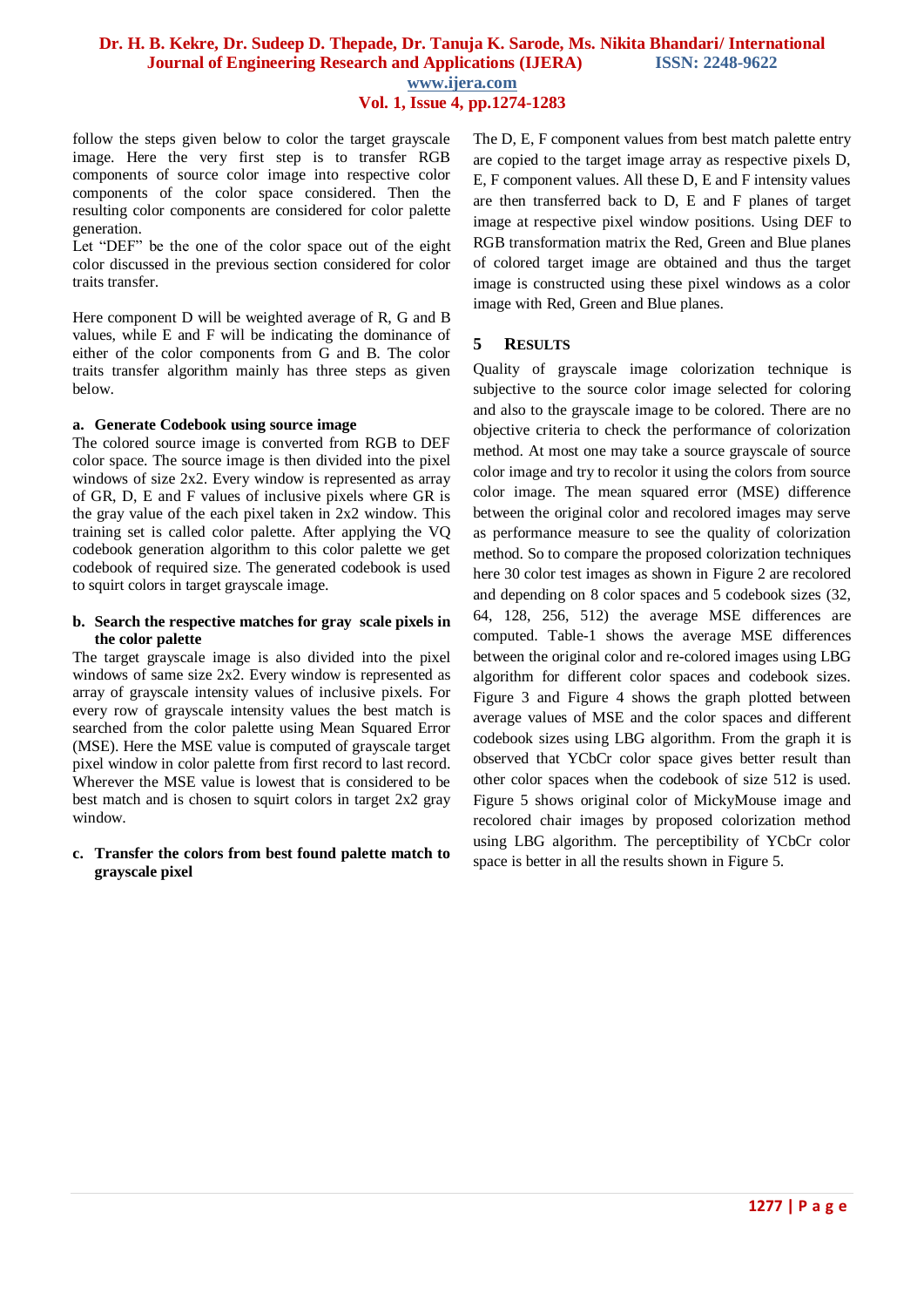**Dr. H. B. Kekre, Dr. Sudeep D. Thepade, Dr. Tanuja K. Sarode, Ms. Nikita Bhandari/ International Journal of Engineering Research and Applications (IJERA) ISSN: 2248-9622 www.ijera.com Vol. 1, Issue 4, pp.1274-1283**



Figure 2. Images used for colorization (total 30)

| $\mathbf{C}\mathbf{S}$ |          |          |          |          |          |
|------------------------|----------|----------|----------|----------|----------|
| CВ                     | 32       | 64       | 128      | 256      | 512      |
| KB red                 | 542.3477 | 504.9072 | 498.1245 | 490.1095 | 450.1883 |
| KB_green               | 435.9561 | 470.4851 | 432.9810 | 426.9645 | 393.2851 |
| KB blue                | 603.6014 | 643.0342 | 603.1575 | 603.1395 | 579.6903 |
| YIQ                    | 3723.609 | 3724.186 | 3715.295 | 3705.072 | 3691.753 |
| YUV                    | 423.4982 | 404.8641 | 369.8877 | 353.1164 | 331.2695 |
| <b>K'LUV</b>           | 691.0091 | 687.4744 | 670.4924 | 665.6909 | 643.7042 |
| YCbCr                  | 287.4696 | 299.351  | 246.2984 | 236.3423 | 214.2033 |
| RGB                    | 1038.338 | 981.1666 | 978.1088 | 939.8247 | 923.4526 |

Table 1: Average MSE differences of original color image and re-colored images using LBG algo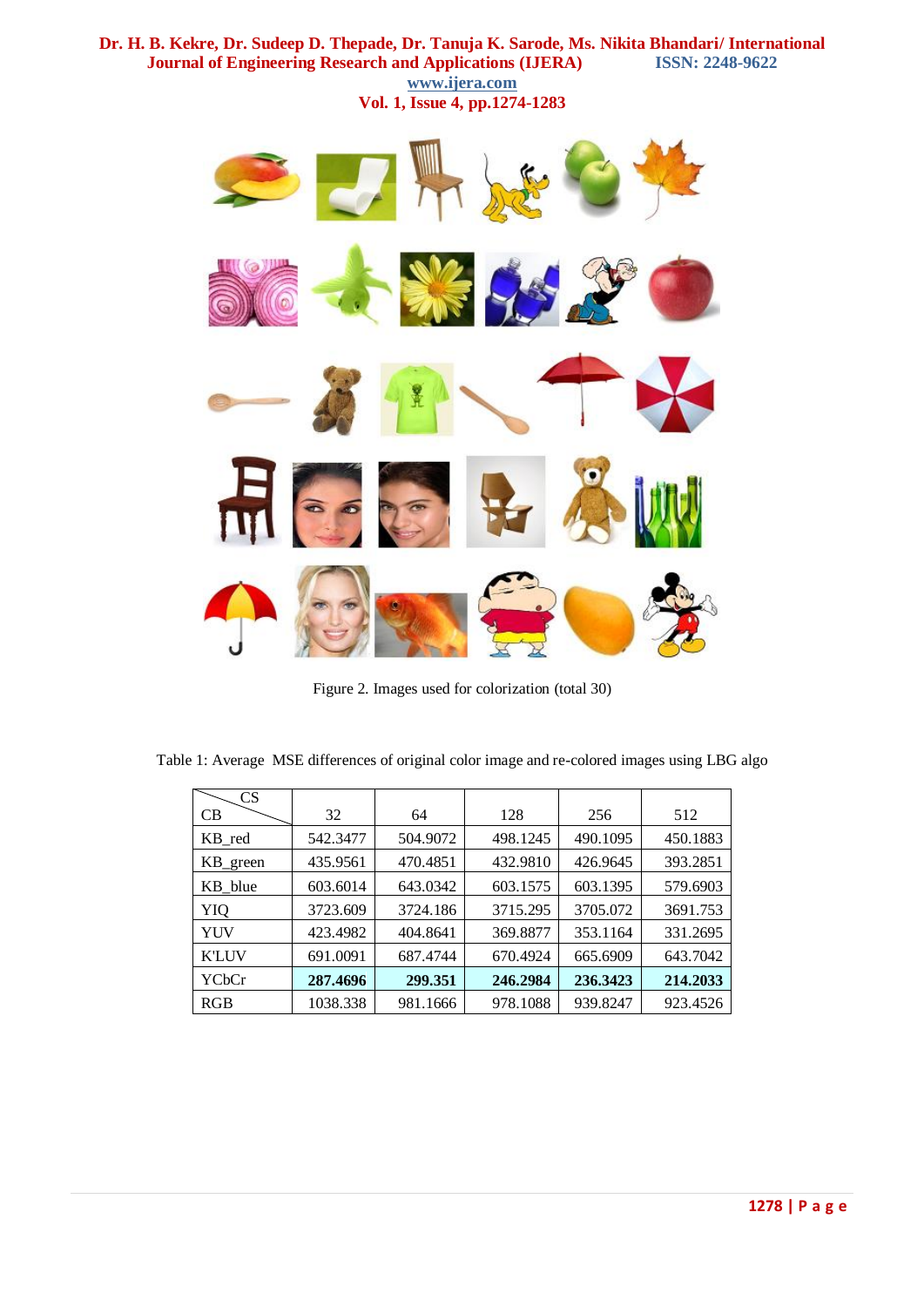**www.ijera.com**

**Vol. 1, Issue 4, pp.1274-1283**



Figure 3: Average MSEs differences of images for different color spaces using LBG Algorithm





| a. Original Image                               |          |                | b. Gray Image |                |                |  |  |
|-------------------------------------------------|----------|----------------|---------------|----------------|----------------|--|--|
| Recolored Images using the original color image |          |                |               |                |                |  |  |
|                                                 |          |                |               |                |                |  |  |
| $RGB-32$                                        | $RGB-64$ | <b>RGB-128</b> |               | <b>RGB-256</b> | <b>RGB-512</b> |  |  |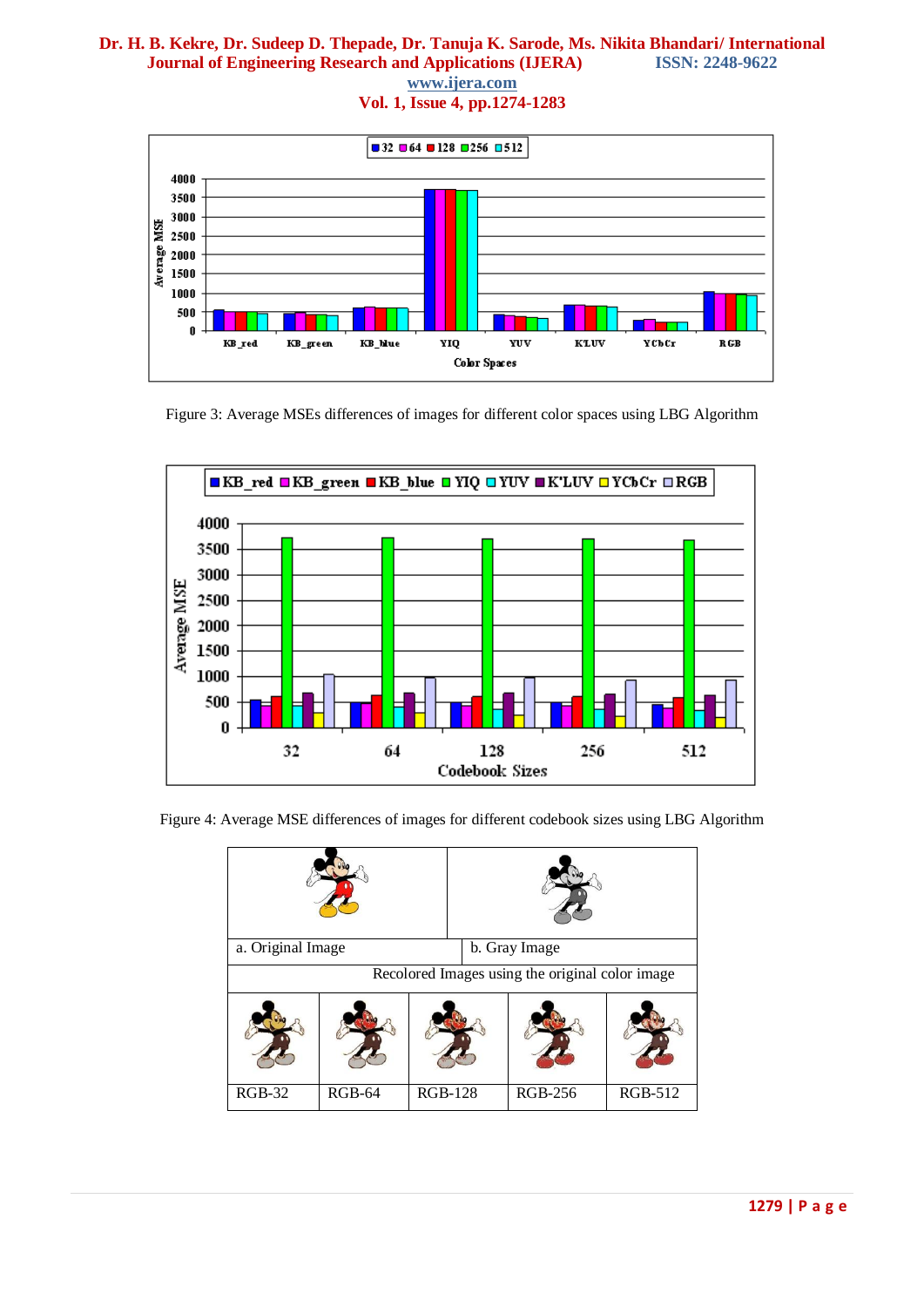YCrgCrb - 32 YCrgCrb - 64 YCrgCrb-128 YCrgCrb-256 YCrgCrb-512 YCgrCgb - 32 YCgrCgb -64 YCgrCgb-128 YCgrCgb-256 YCgrCgb - 512 YCbgCbr-32 YCbgCbr-64 YCbgCbr-128 YCbgCbr-256 YCbgCbr-512 YIQ-32 YIQ-64 YIQ-128 YIQ-256 YIQ-512 YUV-32 YUV-64 YUV-128 YUV-256 YUV-512  $K'$ LUV-32 K'LUV-64 K'LUV-128 K'LUV-256 K'LUV-512  $YCgCb-32 \Big| YCgCb-64 \Big| YCgCb-128 \Big| YCgCb-256 \Big| YCgCb-256 \Big| YCgCb-256 \Big| YCgCb-256 \Big| YCgCb-256 \Big| YCgCb-256 \Big| YCgCb-256 \Big| YCgCb-256 \Big| YCgCb-256 \Big| YCgCb-256 \Big| YCgCb-256 \Big| YCgCb-256 \Big| YCgCb-256 \Big| YCgCb-256 \Big| YCgcb-256 \Big| YCgcb-256 \Big| YCgcb-256 \Big| YC$ 512

**www.ijera.com Vol. 1, Issue 4, pp.1274-1283**

Figure 5: Original color MickeyMouse image and recolored MickeyMouse images by proposed method using LBG algorithm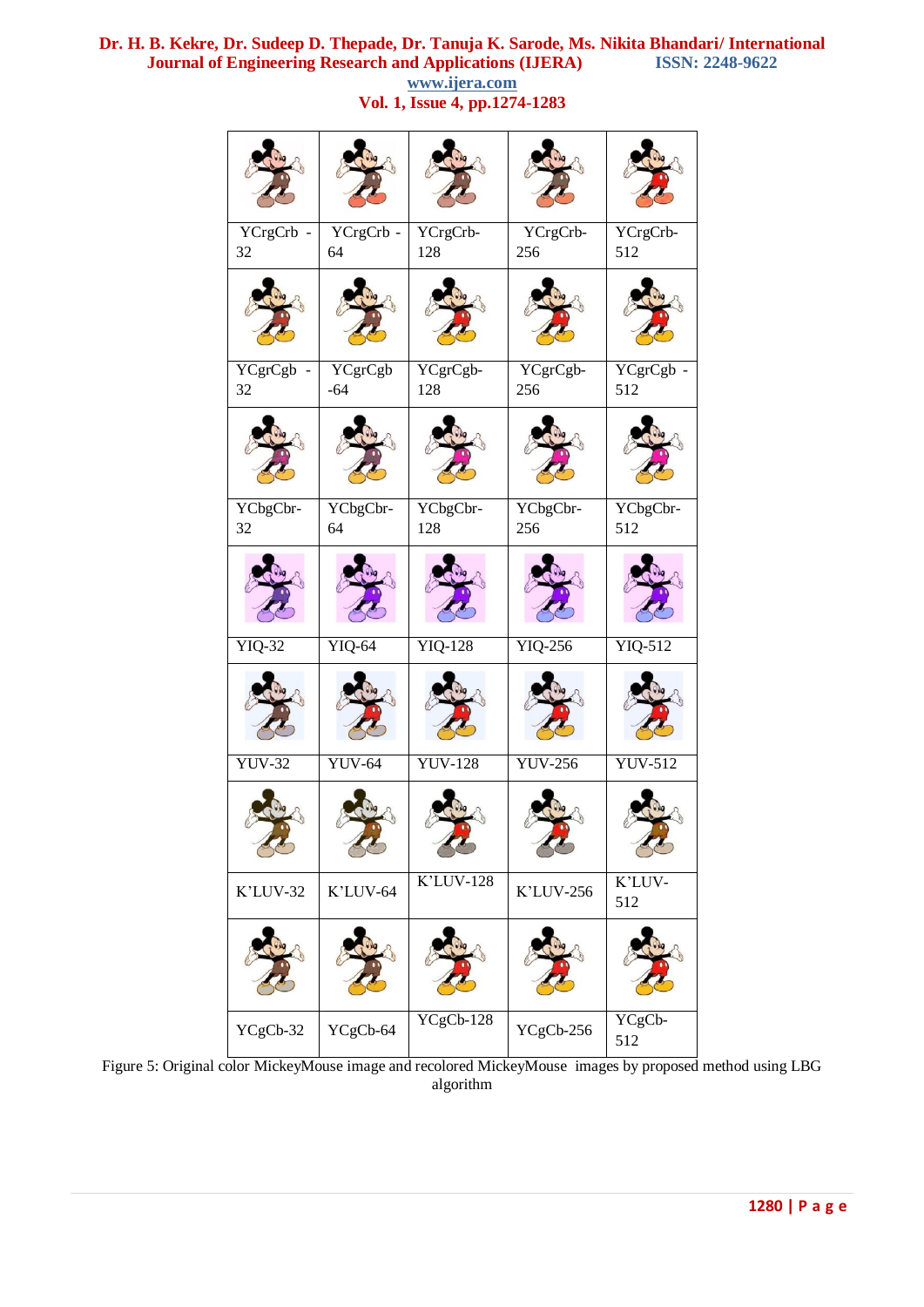**9622 www.ijera.com**

## **Vol. 1, Issue 4, pp.1274-1283**

#### **6 CONCLUSION**

Colorization improves the perceptibility of grayscale image to great extent. The method of grayscale image colorization is proposed here with help LBG VQ codebbook generation algorithm and 8 color spaces with five different codebook sizes resulting into in all 40 assorted solutions for colorization of gray scale images. The technique helps to overcome the assumption of having source color image size bigger than the target grayscale for colorization algorithms given in earlier approaches. Newly introduced Kekre"s Biorhogonal Red, Green and Blue color spaces are compared in the paper. This method works good on human faces also. From the results one can conclude that, increasing codebook size (up to128/256) improves the quality of coloring when YCbCr color spaces is used. In all YCbCr color space gives better colorization even at minimum codebook size.

#### **REFERENCES**

- [1] T. Welsh, M. Ashikhmin, and K. Mueller, "Transferring color to grayscale images", ACM TOG, vol. 20, no. 3, pp. 277–280, 2002.
- [2] H.B.Kekre, Sudeep .D. Thepade, "Color Traits Transfer to Grayscale Images", In Proc. of Int. Conference on Emerging Tends in Engg. And Tech., ICETET-2008.
- [3] Rafael C. Gonzalez & Paul Wintz, "Digital Image Processing", Addison-Wesley Publications, May, 1987.
- [4] Pratt, W. K. "Digital Image Processing", John Wiley & Sons, 1991.
- [5] Tongbo Chen, Yan Wang Volker Schillings, Christoph Meinel, "Grayscale Image Matting And Colorization", In Proc.of ACCV-2004, Jan 27-30, 2004, Jeju Island, Korea,
- [6] Y. Y. Chuang, A. Agarwala, B. Curless, D. Salesin, and R. Szeliski, "Video matting of complex scenes," ACM Transaction on Graphics, vol. 11, no. 4, pp. 348–372, 2002.
- [7] A. R. Smith and J. F. Blinn, "Blue screen matting," in Proceedings of ACM SIGGRAPH, 1996, pp. 259– 268.
- [8] H. B. Kekre, Sudeep D. Thepade,"Boosting Block Truncation Coding with Kekre"s LUV Color Space for Image Retrieval" WASET International Journal

of Electrical Computer and Systems Engineering (IJECSE), Volume 2, Number 3, pp. 172-180, Spring 2008.

- [9] H.B.Kekre, Sudeep D. Thepade, "Improving "Color to Gray and Back" using Kekre"s LUV Color Space", In Proc. of IEEE International Advanced Computing Conference 2009 (IACC"09), Thapar University, Patiala, INDIA, 6-7 March 2009. Is uploaded and available online at IEEE Xplore.
- [10] H.B.Kekre, Sudeep D. Thepade, "Color Based Image Retrieval using Amendment Block Truncation Coding with YCbCr Color Space", International Journal on Imaging (IJI), Volume 2, Number A09, Autumn 2009, pp. 2-14. Available online at www.ceser.res.in/iji.html (ISSN: 0974 - 0627).
- [11]H.B.Kekre, Sudeep D. Thepade, Nikita Bhandari, "Colorization of Greyscale images using Kekre"s Biorthogonal Color Spaces and Kekre's Fast Codebook Generation "In Advances in Multimedia – An International Journal (AMIJ), Volume (1): Issue (3).
- [12]H. B. Kekre, Tanuja K. Sarode, "An Efficient Fast Algorithm to Generate Codebook for Vector Quantization," First International Conference on Emerging Trends in Engineering and Technology, ICETET-2008, held at Raisoni College of Engineering, Nagpur, India, 16-18 July 2008, Avaliable at online IEEE Xplore.
- [13]H. B. Kekre, Tanuja K. Sarode, "Fast Codebook Generation Algorithm for Color Images using Vector Quantization," International Journal of Computer Science and Information Technology, Vol. 1, No. 1, pp: 7-12, Jan 2009.
- [14]H. B. Kekre, Tanuja K. Sarode, "Bi-level Vector Quantization Method for Codebook Generation", Second International Conference on Emerging Trends in Engineering and Technlogy, at G. H. Raisoni College of Engineering, Nagpur on 16-18 December 2009, this paper will be uploaded online at IEEE Xplore.
- [15]H. B. Kekre, Tanuja K. Sarode, "Fast Codebook Search Algorithm for Vector Quantization using Sorting Technique", ACM International Conference on Advances in Computing, Communication and Control (ICAC3-2009), pp: 317-325, 23-24 Jan 2009, Fr. Conceicao Rodrigous College of Engg., Mumbai. Available on ACM portal.
- [16]H. B. Kekre, Tanuja K. Sarode "Vector Quantized Codebook Optimization using K-Means", International Journal on Computer Science and Engineering (IJCSE) Vol.1, No. 3, 2009, pp.: 283- 290, Available online at: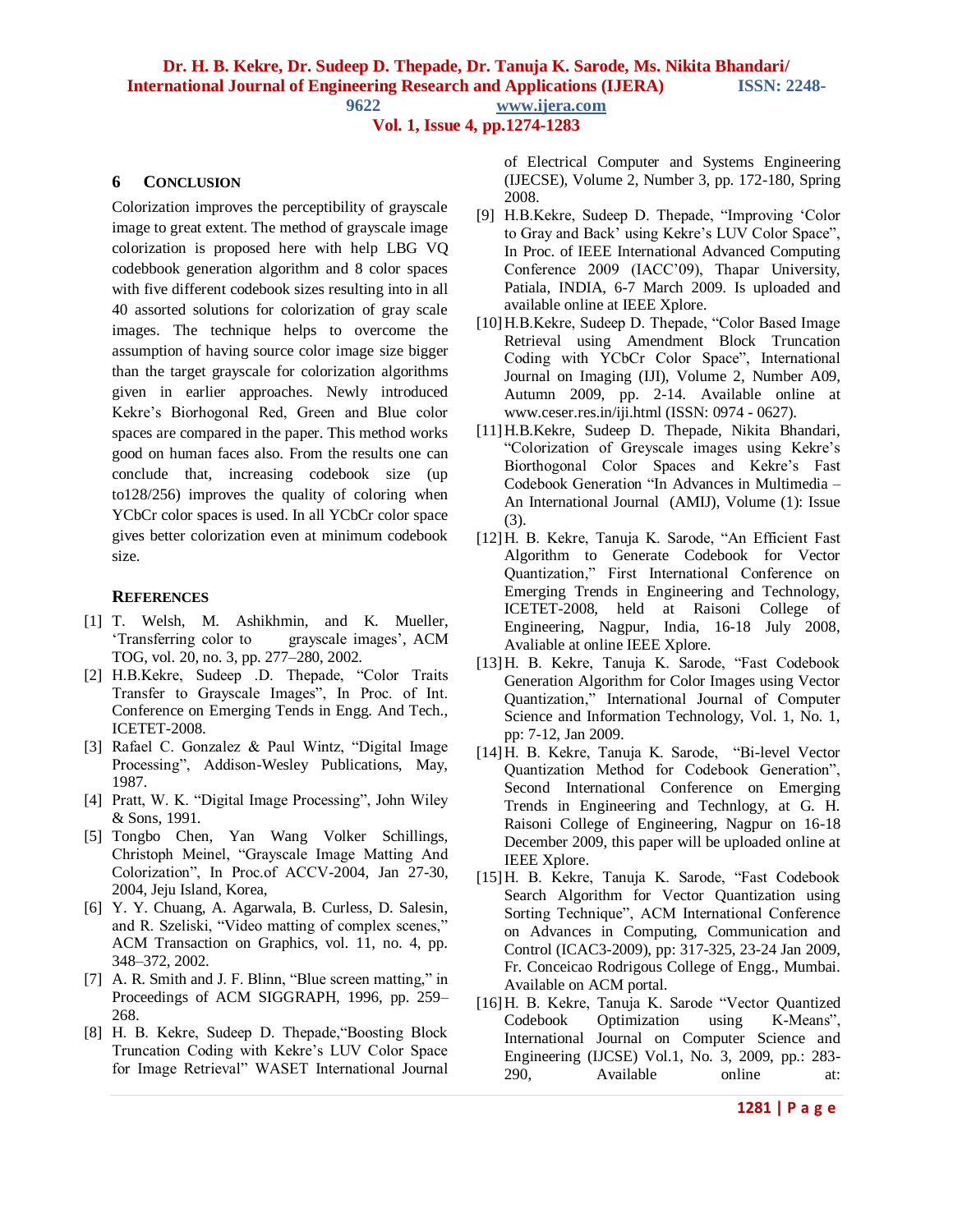**9622 www.ijera.com**

### **Vol. 1, Issue 4, pp.1274-1283**

http://journals.indexcopernicus.com/abstracted.php?l evel=4&id\_issue=839392

- [17]H. B. Kekre, Tanuja K. Sarode, Bhakti Raul, "Color Image Segmentation using Kekre"s Fast Codebook Generation Algorithm Based on Energy Ordering Concept", ACM International Conference on Advances in Computing, Communication and Control (ICAC3-2009), pp.: 357- 362, 23-24 Jan 2009, Fr. Conceicao Rodrigous College of Engg., Mumbai. Available on ACM portal.
- [18]H. B. Kekre, Kamal Shah, Tanuja K. Sarode, Sudeep D. Thepade, "Performance Comparison of Vector Quantization Technique – KFCG with LBG, Existing Transforms and PCA for Face Recognition", International Journal of Information Retrieval (IJIR), Vol. 02, Issue 1, pp.: 64-71, 2009.
- [19]H. B. Kekre, Tanuja K. Sarode, Sudeep D. Thepade, "Image Retrieval using Color-Texture Features from DCT on VQ Codevectors obtained by Kekre's Fast Codebook Generation", ICGST-International Journal on Graphics, Vision and Image Processing (GVIP), Volume 9, Issue 5, pp.:1-8, September 2009.<br>Available online at Available online at [http://www.icgst.com/gvip/Volume9/Issue5/P115092](http://www.icgst.com/gvip/Volume9/Issue5/P1150921752.html) [1752.html.](http://www.icgst.com/gvip/Volume9/Issue5/P1150921752.html)
- [20]H. B. Kekre, Tanuja Sarode, Sudeep D. Thepade, "Color-Texture Feature based Image Retrieval using DCT applied on Kekre's Median Codebook", International Journal on Imaging (IJI), Volume 2, Number A09, Autumn 2009,pp. 55-65. Available online at [www.ceser.res.in/iji.html](http://www.ceser.res.in/iji.html) (ISSN: 0974- 0627)
- [21]H.B.Kekre, Sudeep D. Thepade, "Color Based Image Retrieval using Amendment Block Truncation Coding with YCbCr Color Space", International Journal on Imaging (IJI), Volume 2, Number A09, Autumn 2009, pp. 2-14. Available online at www.ceser.res.in/iji.html (ISSN: 0974- 0627).
- [22]R. M. Grey, "Vector quantization", IEEE ASSP Mag., pp.: 4-29, Apr. 1984.
- [23]Y. Linde, A. Buzo, and R. M. Gray, "An algorithm for vector quantizer design," IEEE Trans. Commun., vol. COM- 28, no. 1, pp. 84-95, 1980.
- [24]H. B.Kekre, Sudeep D. Thepade, Adib Parkar, "A Comparison of Kekre"s Fast Search and Exhaustive Search for various Grid Sizes used for Colouring a Greyscale Image", In Proc. of 2nd IEEE International Conference on Signal Acquisition and Processing (ICSAP 2010), IACSIT, Bangalore, pp. 53-57, 9-10 Feb 2010.
- [25]H.B.Kekre, Sudeep D. Thepade, Archana Athawale, Adib Parkar, "Using Assorted Color Spaces and Pixel

Window Sizes for Colorization of Grayscale Images", (Selected), ACM-International Conference and Workshop on Emerging Trends in Technology (ICWET 2010), TCET, Mumbai, 26-27 Feb 2010

#### **Author Biographies**

**Dr. H. B. Kekre** has received B.E. (Hons.) in



Telecomm. Engineering. from Jabalpur University in 1958, M.Tech (Industrial Electronics) from IIT Bombay in 1960, M.S.Engg. (Electrical Engg.) from University of Ottawa in 1965 and Ph.D. (System Identification) from IIT

Bombay in 1970 He has worked as Faculty of Electrical Engg. and then HOD Computer Science and Engg. at IIT Bombay. For 13 years he was working as a professor and head in the Department of Computer Engg. at Thadomal Shahani Engineering. College, Mumbai. Now he is Senior Professor at MPSTME, SVKM"s NMIMS. He has guided 17 Ph.Ds, more than 100 M.E./M.Tech and several B.E./ B.Tech projects. His areas of interest are Digital Signal processing, Image Processing and Computer Networking. He has more than 270 papers in National / International Conferences and Journals to his credit. He was Senior Member of IEEE. Presently He is Fellow of IETE and Life Member of ISTE Recently seven students working under his guidance have received best paper awards. Currently 10 research scholars are pursuing Ph.D. program under his guidance.



**Dr. Tanuja K. Sarode** has Received Bsc.(Mathematics) from Mumbai University in 1996, Bsc.Tech.(Computer Technology) from Mumbai University in 1999, M.E. (Computer Engineering) degree from Mumbai University in 2004, Ph.D. from Mukesh Patel School of

Technology, Management and Engineering, SVKM"s